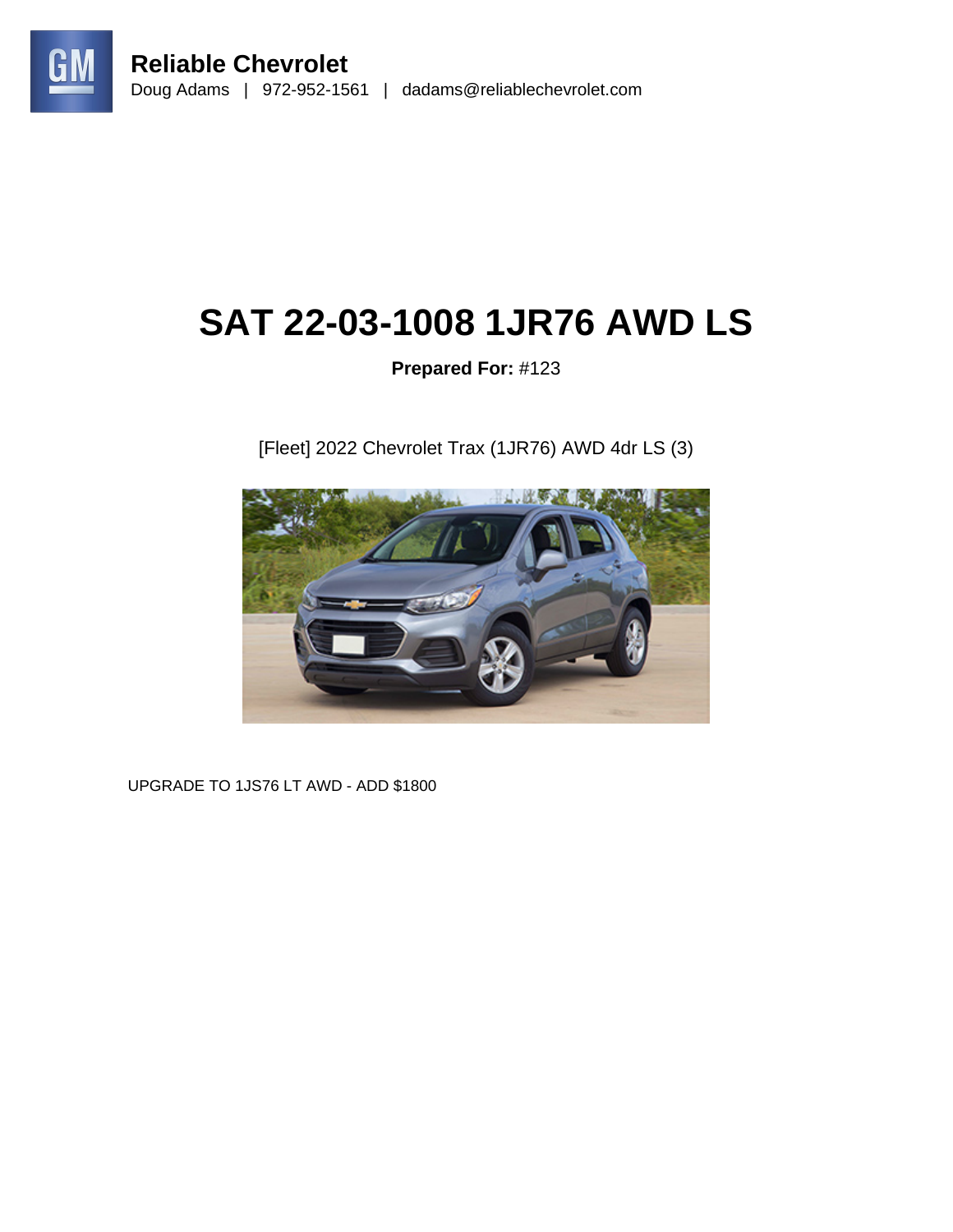

# **Price Summary**

| <b>PRICE SUMMARY</b> |                           |             |  |  |
|----------------------|---------------------------|-------------|--|--|
|                      |                           | <b>MSRP</b> |  |  |
|                      | <b>Base Price</b>         | \$22,020.00 |  |  |
|                      | <b>Total Options</b>      | \$0.00      |  |  |
|                      | Vehicle Subtotal          | \$22,020.00 |  |  |
|                      | <b>Destination Charge</b> | \$1,195.00  |  |  |
|                      | <b>Grand Total</b>        | \$23,215.00 |  |  |
|                      |                           |             |  |  |

This document contains information considered Confidential between GM and its Clients uniquely. The information provided is not intended for public disclosure. Prices, specifications, and availability are subject to change without notice, and do not include certain fees, taxes and charges that may be required by law or vary by manufacturer or region. Performance figures are guidelines only, and actual performance may vary. Photos may not represent actual vehicles or exact configurations. Content based on report preparer's input is subject to the accuracy of the input provided.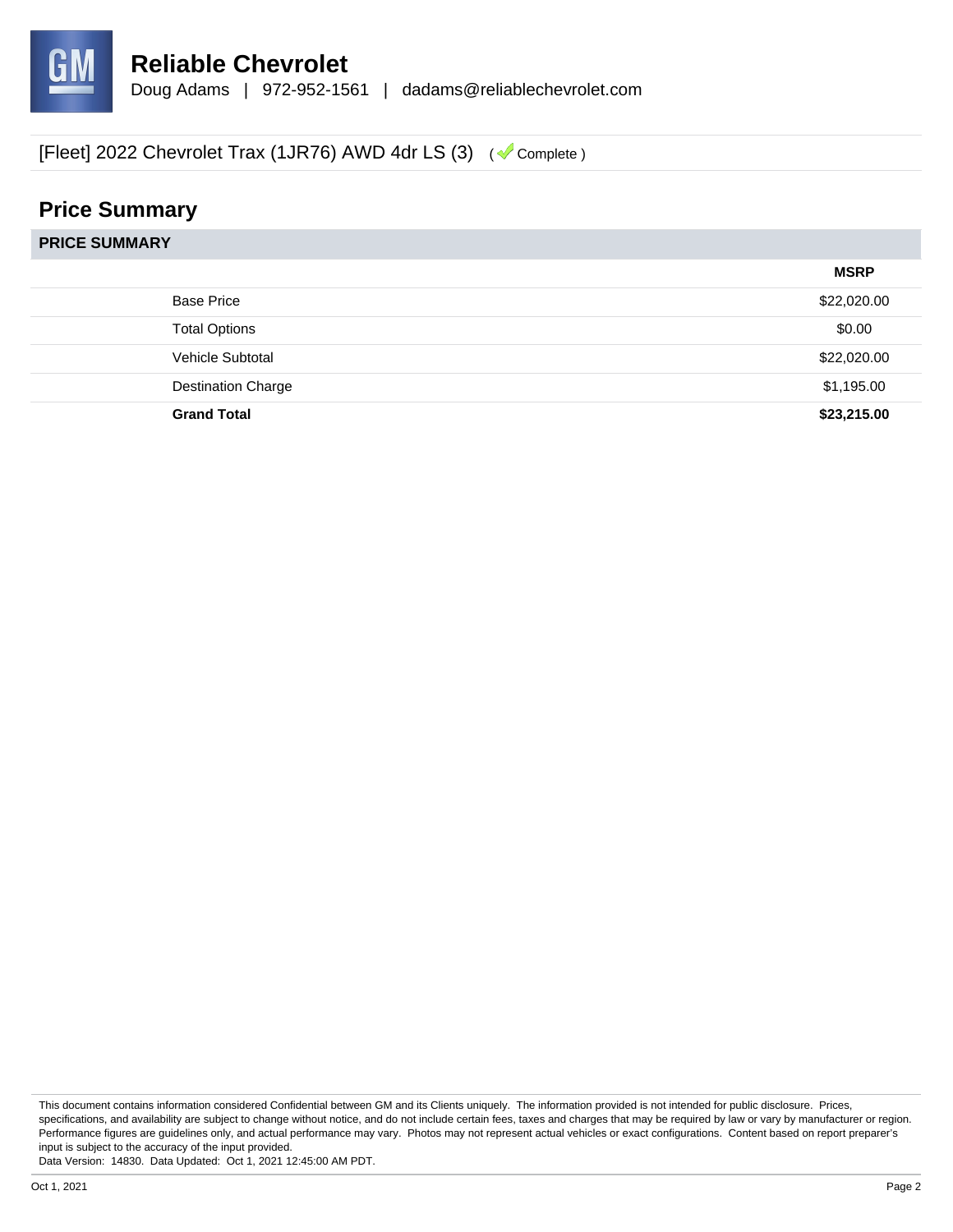

#### **Optional Equipment**

| <b>EMISSIONS</b> |                                                                                                                                                                                                                                                                                                                                                                                                                                                                                                                                                                                                                                                                                                         |                               |                              |             |
|------------------|---------------------------------------------------------------------------------------------------------------------------------------------------------------------------------------------------------------------------------------------------------------------------------------------------------------------------------------------------------------------------------------------------------------------------------------------------------------------------------------------------------------------------------------------------------------------------------------------------------------------------------------------------------------------------------------------------------|-------------------------------|------------------------------|-------------|
| <b>CODE</b>      | <b>DESCRIPTION</b>                                                                                                                                                                                                                                                                                                                                                                                                                                                                                                                                                                                                                                                                                      | <b>FRONT</b><br><b>WEIGHT</b> | <b>REAR</b><br><b>WEIGHT</b> | <b>MSRP</b> |
| FE <sub>9</sub>  | Emissions, Federal requirements                                                                                                                                                                                                                                                                                                                                                                                                                                                                                                                                                                                                                                                                         | $0.00$ lbs                    | $0.00$ lbs                   | \$0.00      |
| NB <sub>8</sub>  | Emissions override, California (allows a dealer in states that<br>require California emissions - California, Connecticut,<br>Delaware, Maryland, Massachusetts, New Jersey, New York,<br>Oregon, Pennsylvania, Rhode Island or Washington - to order<br>Federal emissions for a vehicle that will be registered in a<br>state that has Federal emission requirements). Do not use for<br>vehicles that will be registered in California, Connecticut,<br>Delaware, Maryland, Massachusetts, New Jersey, New York,<br>Oregon, Pennsylvania, Rhode Island or Washington.<br>(Requires (FE9) Federal emissions requirements. Not<br>available in Maine or Vermont.)                                        | $0.00$ lbs                    | $0.00$ lbs                   | \$0.00      |
| NB <sub>9</sub>  | Emissions override, state-specific (for dealers ordering<br>vehicles in (YF5) or (NE1) emission states - California,<br>Connecticut, Delaware, Maine, Maryland, Massachusetts,<br>New Jersey, New York, Oregon, Pennsylvania, Rhode Island,<br>Vermont and Washington) (Allows a California dealer (YF5<br>emissions) to order (NE1) emissions with (NB9) emissions<br>override code for registration in (NE1) states; or, a<br>Connecticut, Delaware, Maine, Maryland, Massachusetts,<br>New Jersey, New York, Oregon, Pennsylvania, Rhode Island,<br>Vermont and Washington dealer (NE1) emissions to order<br>(YF5) emissions with (NB9) emissions override code for<br>registration in California.) | $0.00$ lbs                    | $0.00$ lbs                   | \$0.00      |
| NC7              | Emissions override, Federal (for vehicles ordered by dealers<br>in Federal emission states with (YF5) or (NE1) emissions -<br>Not required for vehicles being shipped to California,<br>Connecticut, Delaware, Maine, Maryland, Massachusetts,<br>New Jersey, New York, Oregon, Pennsylvania, Rhode Island,<br>Vermont or Washington) (Requires (YF5) California state<br>emissions requirements or (NE1) Connecticut, Delaware,<br>Maine, Maryland, Massachusetts, New Jersey, New York,<br>Oregon, Pennsylvania, Rhode Island, Vermont and<br>Washington state emissions requirements.)                                                                                                               | $0.00$ lbs                    | $0.00$ lbs                   | \$0.00      |
| NE <sub>1</sub>  | Emissions, Connecticut, Delaware, Maine, Maryland,<br>Massachusetts, New Jersey, New York, Oregon,<br>Pennsylvania, Rhode Island, Vermont and Washington state<br>requirements                                                                                                                                                                                                                                                                                                                                                                                                                                                                                                                          | $0.00$ lbs                    | $0.00$ lbs                   | \$0.00      |
| YF <sub>5</sub>  | Emissions, California state requirements                                                                                                                                                                                                                                                                                                                                                                                                                                                                                                                                                                                                                                                                | $0.00$ lbs                    | $0.00$ lbs                   | \$0.00      |

This document contains information considered Confidential between GM and its Clients uniquely. The information provided is not intended for public disclosure. Prices, specifications, and availability are subject to change without notice, and do not include certain fees, taxes and charges that may be required by law or vary by manufacturer or region. Performance figures are guidelines only, and actual performance may vary. Photos may not represent actual vehicles or exact configurations. Content based on report preparer's input is subject to the accuracy of the input provided.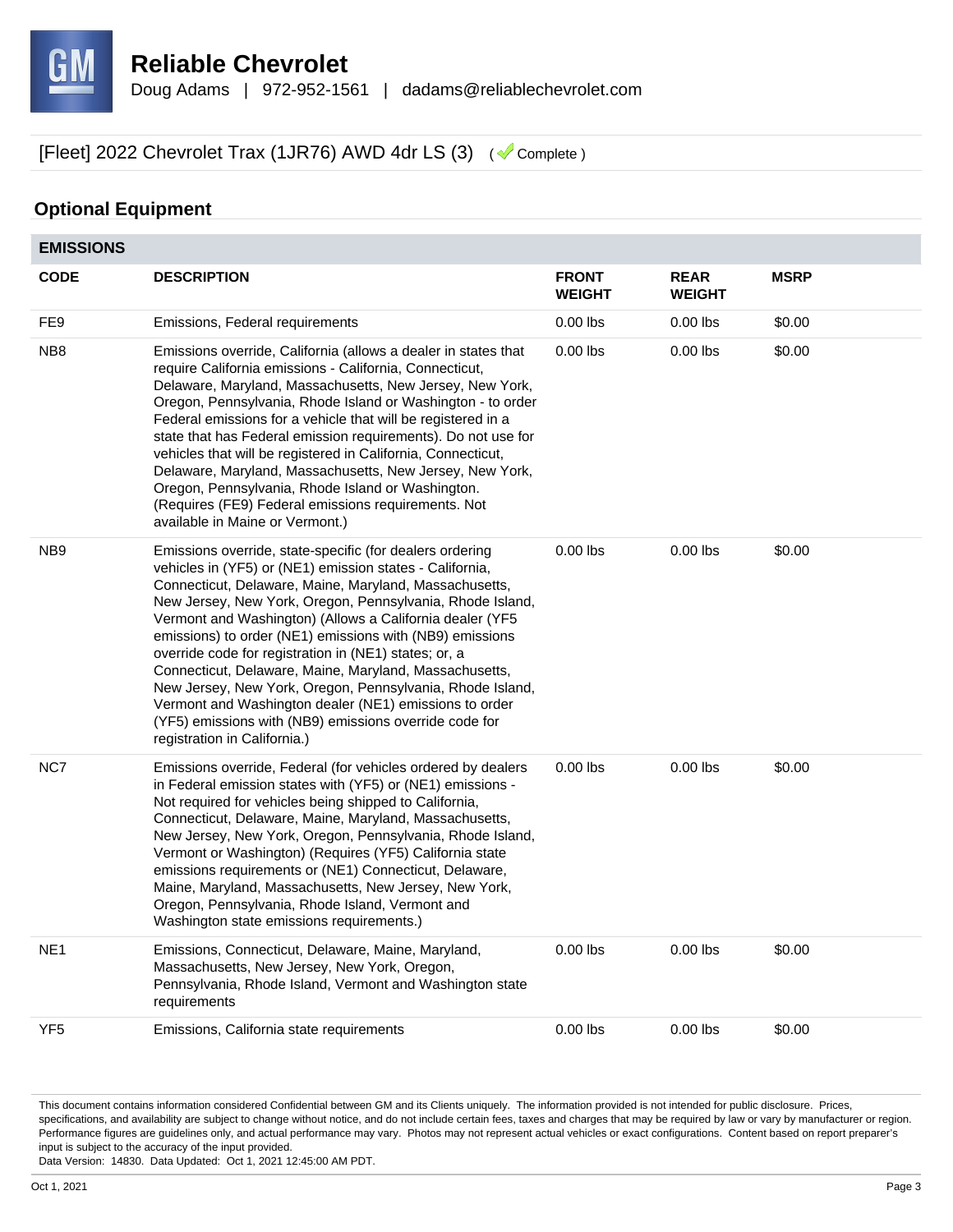

| <b>ENGINE</b>       |                                                                                                                                                                          |                               |                              |             |  |  |
|---------------------|--------------------------------------------------------------------------------------------------------------------------------------------------------------------------|-------------------------------|------------------------------|-------------|--|--|
| <b>CODE</b>         | <b>DESCRIPTION</b>                                                                                                                                                       | <b>FRONT</b><br><b>WEIGHT</b> | <b>REAR</b><br><b>WEIGHT</b> | <b>MSRP</b> |  |  |
| LE <sub>2</sub>     | Engine, Turbo 1.4L Variable Valve Timing DOHC 4-cylinder<br>Direct Injection SIDI (155 hp [115.6 kW] @ 5600 rpm, 177 lb-ft<br>of torque [239 N-m] @ 2000-4000 rpm) (STD) | $0.00$ lbs                    | $0.00$ lbs                   | \$0.00      |  |  |
| <b>TRANSMISSION</b> |                                                                                                                                                                          |                               |                              |             |  |  |
| <b>CODE</b>         | <b>DESCRIPTION</b>                                                                                                                                                       | <b>FRONT</b><br><b>WEIGHT</b> | <b>REAR</b><br><b>WEIGHT</b> | <b>MSRP</b> |  |  |
| <b>MNK</b>          | Transmission, 6-speed automatic (STD)                                                                                                                                    | $0.00$ lbs                    | $0.00$ lbs                   | \$0.00      |  |  |
| <b>AXLE</b>         |                                                                                                                                                                          |                               |                              |             |  |  |
| <b>CODE</b>         | <b>DESCRIPTION</b>                                                                                                                                                       | <b>FRONT</b><br><b>WEIGHT</b> | <b>REAR</b><br><b>WEIGHT</b> | <b>MSRP</b> |  |  |
| <b>FXH</b>          | Axle, 3.53 final drive ratio                                                                                                                                             | $0.00$ lbs                    | $0.00$ lbs                   | \$0.00      |  |  |
|                     | PREFERRED EQUIPMENT GROUP                                                                                                                                                |                               |                              |             |  |  |
| <b>CODE</b>         | <b>DESCRIPTION</b>                                                                                                                                                       | <b>FRONT</b><br><b>WEIGHT</b> | <b>REAR</b><br><b>WEIGHT</b> | <b>MSRP</b> |  |  |
| 1LS                 | LS Preferred Equipment Group Includes Standard Equipment                                                                                                                 | $0.00$ lbs                    | $0.00$ lbs                   | \$0.00      |  |  |
| <b>PAINT</b>        |                                                                                                                                                                          |                               |                              |             |  |  |
| <b>CODE</b>         | <b>DESCRIPTION</b>                                                                                                                                                       | <b>FRONT</b><br><b>WEIGHT</b> | <b>REAR</b><br><b>WEIGHT</b> | <b>MSRP</b> |  |  |
| G5J                 | Midnight Blue Metallic                                                                                                                                                   | $0.00$ lbs                    | $0.00$ lbs                   | \$0.00      |  |  |
| GAN                 | Silver Ice Metallic                                                                                                                                                      | $0.00$ lbs                    | $0.00$ lbs                   | \$0.00      |  |  |
| GAZ                 | Summit White                                                                                                                                                             | $0.00$ lbs                    | $0.00$ lbs                   | \$0.00      |  |  |
| GB <sub>0</sub>     | Mosaic Black Metallic                                                                                                                                                    | $0.00$ lbs                    | $0.00$ lbs                   | \$0.00      |  |  |
| <b>GFM</b>          | <b>Crimson Metallic</b>                                                                                                                                                  | $0.00$ lbs                    | $0.00$ lbs                   | \$0.00      |  |  |
| <b>GNL</b>          | <b>Black Cherry Metallic</b>                                                                                                                                             | $0.00$ lbs                    | $0.00$ lbs                   | \$0.00      |  |  |
| <b>GNM</b>          | Stone Gray Metallic                                                                                                                                                      | $0.00$ lbs                    | $0.00$ lbs                   | \$0.00      |  |  |
| <b>GUN</b>          | Shadow Gray Metallic                                                                                                                                                     | $0.00$ lbs                    | $0.00$ lbs                   | \$0.00      |  |  |
| <b>SEAT TYPE</b>    |                                                                                                                                                                          |                               |                              |             |  |  |
| <b>CODE</b>         | <b>DESCRIPTION</b>                                                                                                                                                       | <b>FRONT</b><br><b>WEIGHT</b> | <b>REAR</b><br><b>WEIGHT</b> | <b>MSRP</b> |  |  |
| AR9                 | Seats, front bucket with driver power lumbar (STD)                                                                                                                       | $0.00$ lbs                    | $0.00$ lbs                   | \$0.00      |  |  |

This document contains information considered Confidential between GM and its Clients uniquely. The information provided is not intended for public disclosure. Prices, specifications, and availability are subject to change without notice, and do not include certain fees, taxes and charges that may be required by law or vary by manufacturer or region. Performance figures are guidelines only, and actual performance may vary. Photos may not represent actual vehicles or exact configurations. Content based on report preparer's input is subject to the accuracy of the input provided.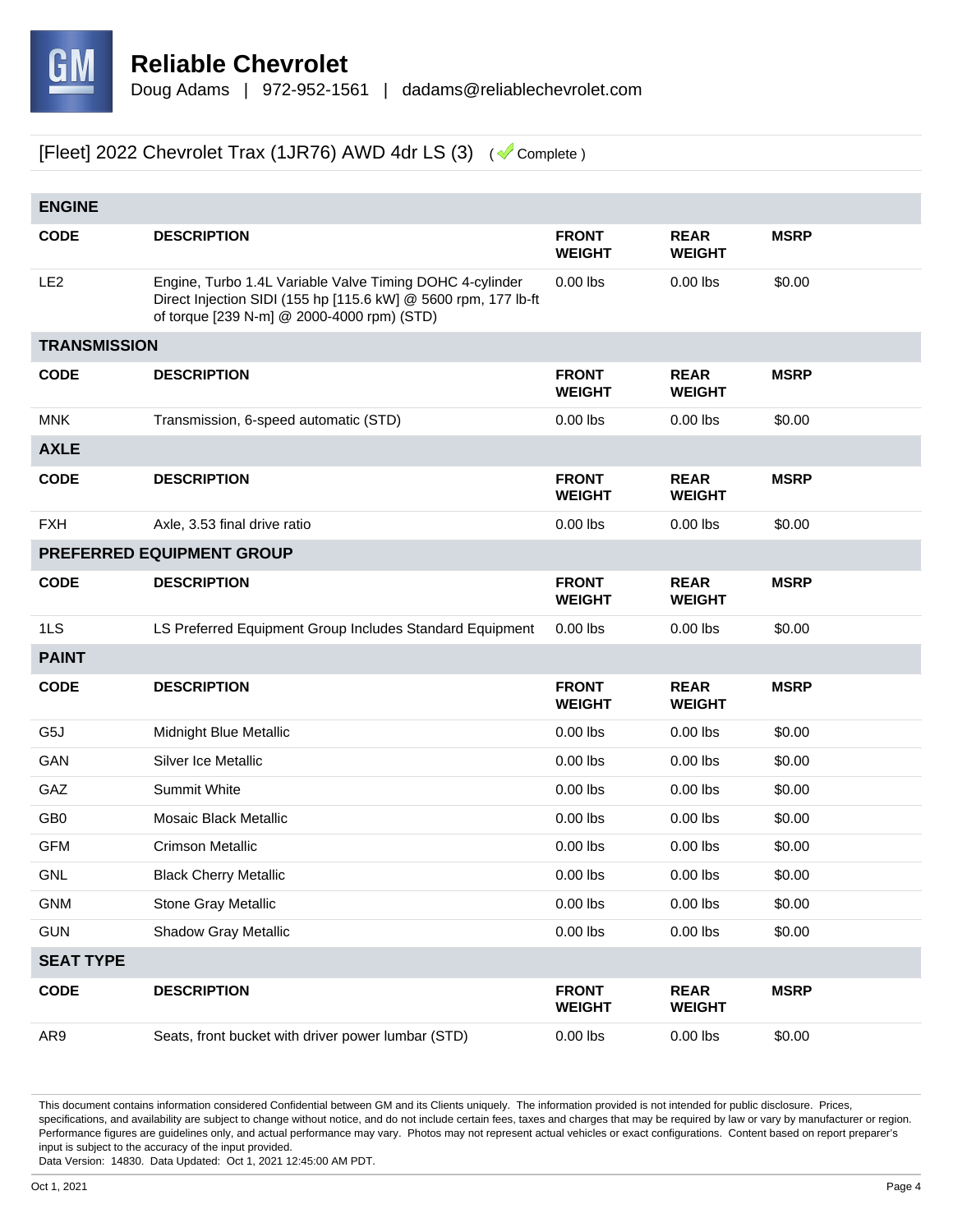

| <b>SEAT TRIM</b> |                                                                                                                                                                                                                                                                                         |                               |                              |             |  |
|------------------|-----------------------------------------------------------------------------------------------------------------------------------------------------------------------------------------------------------------------------------------------------------------------------------------|-------------------------------|------------------------------|-------------|--|
| <b>CODE</b>      | <b>DESCRIPTION</b>                                                                                                                                                                                                                                                                      | <b>FRONT</b><br><b>WEIGHT</b> | <b>REAR</b><br><b>WEIGHT</b> | <b>MSRP</b> |  |
| AFJ              | Jet Black, Cloth seat trim                                                                                                                                                                                                                                                              | $0.00$ lbs                    | $0.00$ lbs                   | \$0.00      |  |
| <b>AFK</b>       | Jet Black/Light Ash Gray, Cloth seat trim                                                                                                                                                                                                                                               | $0.00$ lbs                    | $0.00$ lbs                   | \$0.00      |  |
| <b>RADIO</b>     |                                                                                                                                                                                                                                                                                         |                               |                              |             |  |
| <b>CODE</b>      | <b>DESCRIPTION</b>                                                                                                                                                                                                                                                                      | <b>FRONT</b><br><b>WEIGHT</b> | <b>REAR</b><br><b>WEIGHT</b> | <b>MSRP</b> |  |
| <b>IOR</b>       | Audio system, Chevrolet Infotainment System with 7" diagonal<br>color touch-screen, AM/FM stereo voice pass-through<br>technology, includes Bluetooth streaming audio for music and<br>select phones; featuring Android Auto and Apple CarPlay<br>capability for compatible phone (STD) | $0.00$ lbs                    | $0.00$ lbs                   | \$0.00      |  |
|                  | <b>ADDITIONAL EQUIPMENT - PACKAGE</b>                                                                                                                                                                                                                                                   |                               |                              |             |  |
| <b>CODE</b>      | <b>DESCRIPTION</b>                                                                                                                                                                                                                                                                      | <b>FRONT</b><br><b>WEIGHT</b> | <b>REAR</b><br><b>WEIGHT</b> | <b>MSRP</b> |  |
| PCI              | Fleet Convenience Package includes (K34) cruise control,<br>(AG9) 6-way power driver seat adjuster and (AKO) rear<br>window and liftgate deep-tinted glass (Requires a Fleet or<br>Government order type.)                                                                              | $0.00$ lbs                    | $0.00$ lbs                   | \$650.00    |  |
| <b>PDT</b>       | Tint and Cruise Package includes (AKO) deep-tinted, rear<br>windows and liftgate glass and (K34) cruise control                                                                                                                                                                         | $0.00$ lbs                    | $0.00$ lbs                   | \$495.00    |  |
|                  | <b>ADDITIONAL EQUIPMENT - MECHANICAL</b>                                                                                                                                                                                                                                                |                               |                              |             |  |
| <b>CODE</b>      | <b>DESCRIPTION</b>                                                                                                                                                                                                                                                                      | <b>FRONT</b><br><b>WEIGHT</b> | <b>REAR</b><br><b>WEIGHT</b> | <b>MSRP</b> |  |
| K05              | Engine block heater                                                                                                                                                                                                                                                                     | $0.00$ lbs                    | $0.00$ lbs                   | \$100.00    |  |
|                  | <b>ADDITIONAL EQUIPMENT - EXTERIOR</b>                                                                                                                                                                                                                                                  |                               |                              |             |  |
| <b>CODE</b>      | <b>DESCRIPTION</b>                                                                                                                                                                                                                                                                      | <b>FRONT</b><br><b>WEIGHT</b> | <b>REAR</b><br><b>WEIGHT</b> | <b>MSRP</b> |  |
| <b>AKO</b>       | Glass, deep-tinted, rear windows and liftgate (Included and<br>only available with (PCI) Fleet Convenience Package or<br>(PDT) Tint and Cruise Package.)                                                                                                                                | $0.00$ lbs                    | $0.00$ lbs                   | \$0.00      |  |
| VK3              | License plate bracket, front (Included on orders with ship-to<br>states that require a front license plate. Standard on (TSC)<br>Port Consensus order type.)                                                                                                                            | $0.00$ lbs                    | $0.00$ lbs                   | \$40.00     |  |

This document contains information considered Confidential between GM and its Clients uniquely. The information provided is not intended for public disclosure. Prices, specifications, and availability are subject to change without notice, and do not include certain fees, taxes and charges that may be required by law or vary by manufacturer or region. Performance figures are guidelines only, and actual performance may vary. Photos may not represent actual vehicles or exact configurations. Content based on report preparer's input is subject to the accuracy of the input provided.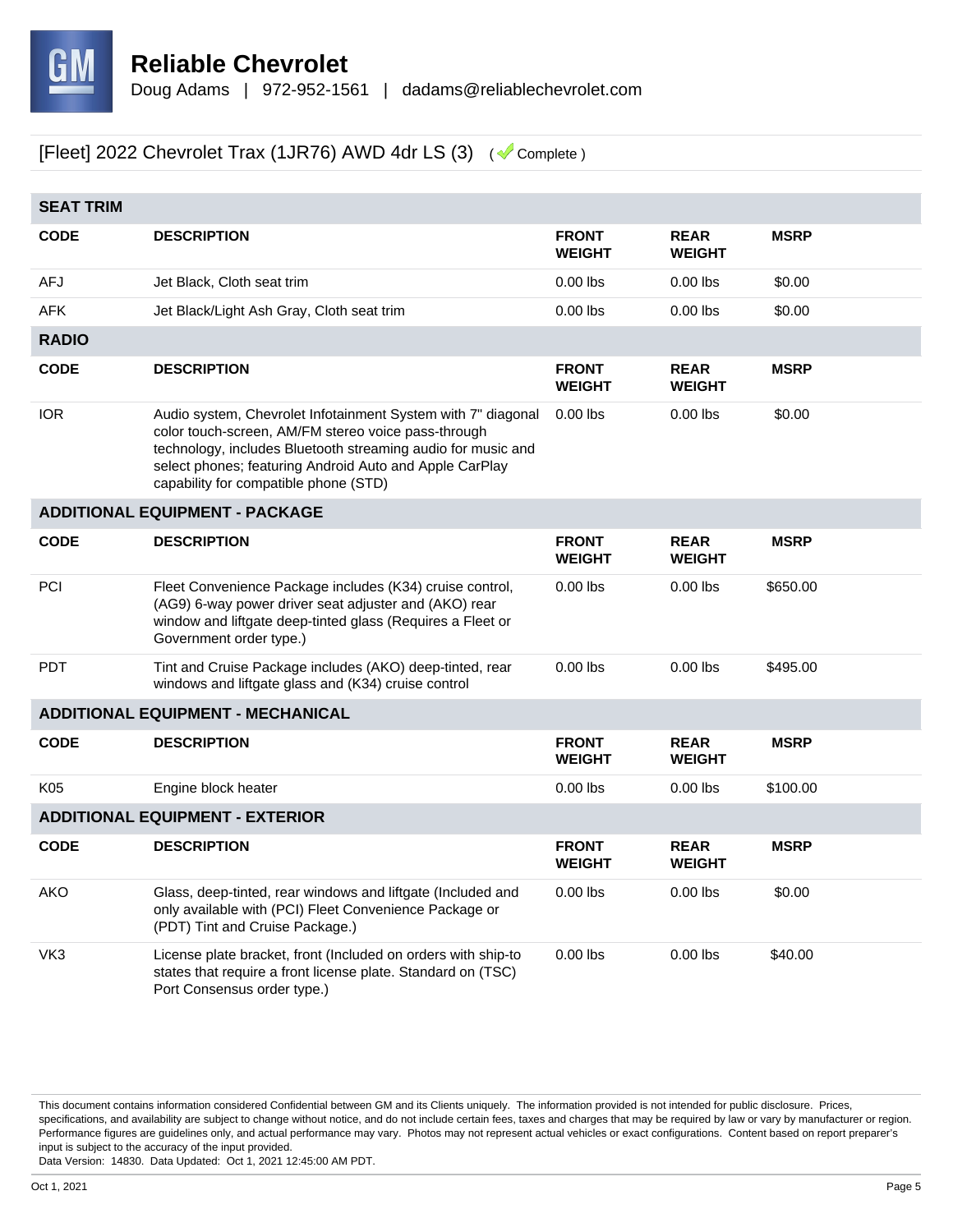

#### **ADDITIONAL EQUIPMENT - INTERIOR**

| <b>CODE</b>     | <b>DESCRIPTION</b>                                                                                                                                                                                                                                                                                                                                                                                                                                                                                                                                                                                                                              | <b>FRONT</b><br><b>WEIGHT</b> | <b>REAR</b><br><b>WEIGHT</b> | <b>MSRP</b> |
|-----------------|-------------------------------------------------------------------------------------------------------------------------------------------------------------------------------------------------------------------------------------------------------------------------------------------------------------------------------------------------------------------------------------------------------------------------------------------------------------------------------------------------------------------------------------------------------------------------------------------------------------------------------------------------|-------------------------------|------------------------------|-------------|
| AG9             | Seat adjuster, driver 6-way power (Included and only available<br>with (PCI) Fleet Convenience Package.)                                                                                                                                                                                                                                                                                                                                                                                                                                                                                                                                        | $0.00$ lbs                    | $0.00$ lbs                   | \$0.00      |
| <b>BTV</b>      | Remote vehicle starter system                                                                                                                                                                                                                                                                                                                                                                                                                                                                                                                                                                                                                   | $0.00$ lbs                    | $0.00$ lbs                   | \$300.00    |
| D7P             | Seatback, front passenger flat-folding (Requires a Fleet order<br>type. Deletes (E91) front passenger seatback map pocket.)<br>*PRICE TO FOLLOW*                                                                                                                                                                                                                                                                                                                                                                                                                                                                                                | $0.00$ lbs                    | $0.00$ lbs                   | W/A         |
| K34             | Cruise control, electronic, automatic (Included and only<br>available with (PCI) Fleet Convenience Package or (PDT) Tint<br>and Cruise Package.)                                                                                                                                                                                                                                                                                                                                                                                                                                                                                                | $0.00$ lbs                    | $0.00$ lbs                   | \$0.00      |
| PR <sub>6</sub> | Sirius XM Radio Additional 9 months of the Sirius XM Platinum<br>Plan. Includes 150 channels of commercial-free music plus<br>every major sport and the biggest names in entertainment,<br>news and comedy in vehicle plus 9 months of listening on the<br>Sirius XM app or online in addition to the 3 months of Platinum<br>Plan trial service that is included in the price of the vehicle.<br>Total service duration is 12 months. Non-Transferrable. Non-<br>Refundable. (Requires (U2K) SiriusXM Radio and a Fleet or<br>Government order type. Not available with FDR order types,<br>PR7 or PR8. Not available in AK, HI, PR and VI.)   | $0.00$ lbs                    | $0.00$ lbs                   | \$0.00      |
| PR7             | SiriusXM Radio Additional 21 months of the SiriusXM<br>Platinum Plan. Includes 150 channels of commercial-free<br>music plus every major sport and the biggest names in<br>entertainment, news and comedy in vehicle plus 21 months of<br>listening on the SiriusXM app or online in addition to the 3<br>months of Platinum Plan trial service that is included in the<br>price of the vehicle. Total service duration is 24 months. Non-<br>Transferrable. Non-Refundable. (Requires (U2K) SiriusXM<br>Radio and a Fleet or Government order type. Not available<br>with FDR order types, PR6 or PR8. Not available in AK, HI,<br>PR and VI.) | $0.00$ lbs                    | $0.00$ lbs                   | \$0.00      |
| PR <sub>8</sub> | SiriusXM Radio Additional 33 months of the SiriusXM<br>Platinum Plan. Includes 150 channels of commercial-free<br>music plus every major sport and the biggest names in<br>entertainment, news and comedy in vehicle plus 33 months of<br>listening on the SiriusXM app or online in addition to the 3<br>months of Platinum Plan trial service that is included in the<br>price of the vehicle. Total service duration is 36 months. Non-<br>Transferrable. Non-Refundable. (Requires (U2K) SiriusXM<br>Radio and a Fleet or Government order type. Not available<br>with FDR order types, PR6 or PR7. Not available in AK, HI,<br>PR and VI.) | $0.00$ lbs                    | $0.00$ lbs                   | \$0.00      |

This document contains information considered Confidential between GM and its Clients uniquely. The information provided is not intended for public disclosure. Prices, specifications, and availability are subject to change without notice, and do not include certain fees, taxes and charges that may be required by law or vary by manufacturer or region. Performance figures are guidelines only, and actual performance may vary. Photos may not represent actual vehicles or exact configurations. Content based on report preparer's input is subject to the accuracy of the input provided.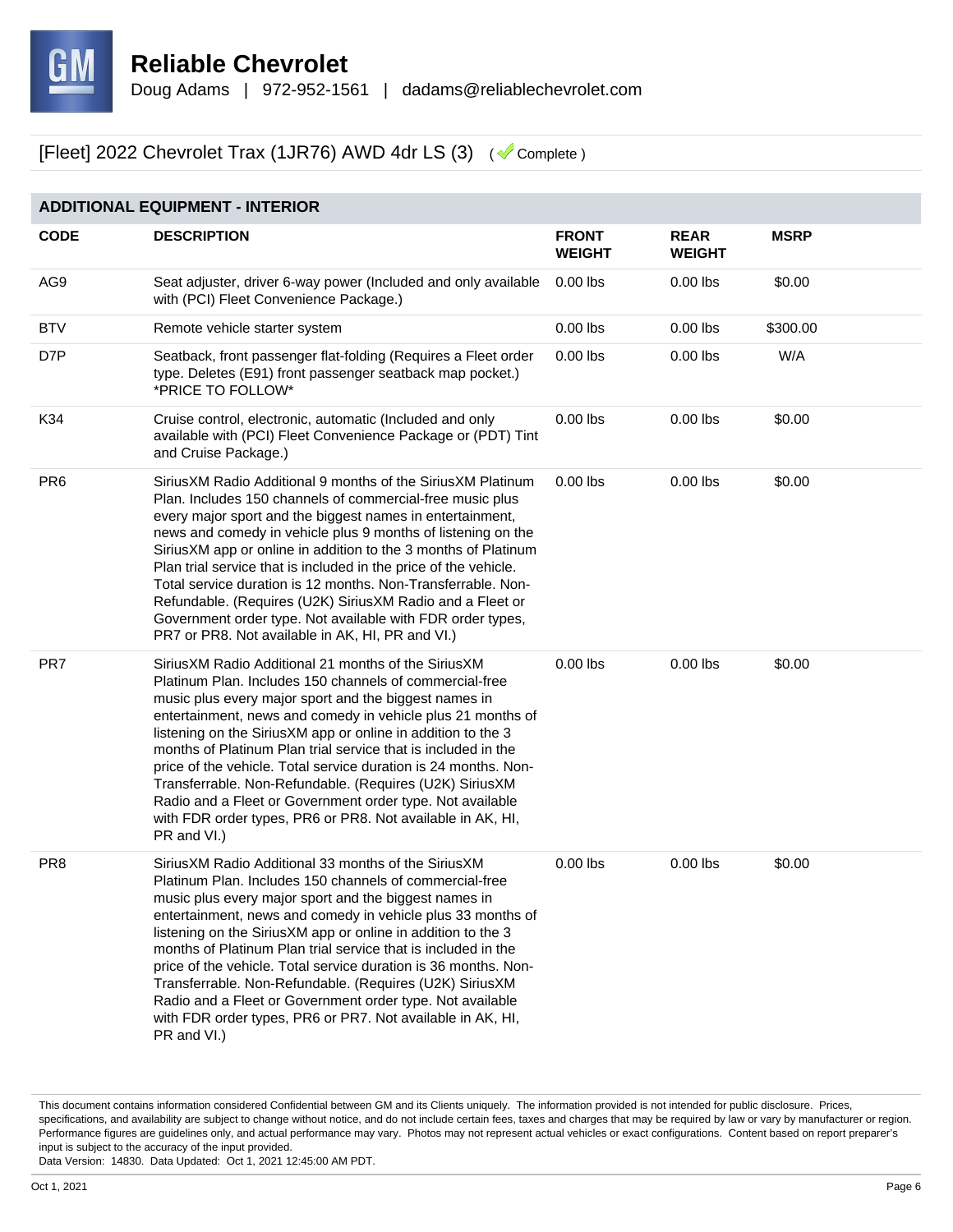

| <b>ADDITIONAL EQUIPMENT - LPO</b> |                                                                                                                                                                                                                               |                               |                              |             |  |
|-----------------------------------|-------------------------------------------------------------------------------------------------------------------------------------------------------------------------------------------------------------------------------|-------------------------------|------------------------------|-------------|--|
| <b>CODE</b>                       | <b>DESCRIPTION</b>                                                                                                                                                                                                            | <b>FRONT</b><br><b>WEIGHT</b> | <b>REAR</b><br><b>WEIGHT</b> | <b>MSRP</b> |  |
| CAV                               | LPO, Cargo tray (Not available with (PDH) Interior Protection<br>Package, LPO or FDR order types.)                                                                                                                            | $0.00$ lbs                    | $0.00$ lbs                   | \$125.00    |  |
| <b>PCZ</b>                        | LPO, Lifestyle Package includes (CAV) Cargo tray, LPO and<br>(SDD) Accessory Carrier Mount, LPO (Not available with<br>(PDH) Interior Protection Package, LPO, (PDD) Cargo<br>Package, LPO or (VLI) carpeted cargo mat, LPO.) | $0.00$ lbs                    | $0.00$ lbs                   | \$350.00    |  |
| <b>PDC</b>                        | LPO, Protection Package includes (VAV) All-weather front<br>and rear floor mats, LPO and (VQK) Front and rear custom<br>molded Black splash guards, LPO (Not available with (PDH)<br>Interior Protection Package, LPO.)       | $0.00$ lbs                    | $0.00$ lbs                   | \$325.00    |  |
| <b>PDD</b>                        | LPO, Cargo Package includes (VLI) Carpeted cargo mat, LPO<br>and (W2D) Cargo net, LPO (Not available with (PDH) Interior<br>Protection Package, LPO.)                                                                         | $0.00$ lbs                    | $0.00$ lbs                   | \$135.00    |  |
| <b>PDH</b>                        | LPO, Interior Protection Package includes (VAV) All-weather<br>floor mats, LPO and (VLI) Carpeted cargo mat, LPO (Not<br>available with (CAV) Cargo tray, LPO, (PDD) Cargo Package,<br>LPO or (PDC) Protection Package, LPO.) | $0.00$ lbs                    | $0.00$ lbs                   | \$200.00    |  |
| <b>RWU</b>                        | LPO, Cargo area organizer, collapsible                                                                                                                                                                                        | $0.00$ lbs                    | $0.00$ lbs                   | \$145.00    |  |
| S <sub>55</sub>                   | LPO, All-weather floor liners, front and rear, Black (Not<br>available with (PDC) Protection Package, LPO or (PDH)<br>Interior Protection Package, LPO.)                                                                      | $0.00$ lbs                    | $0.00$ lbs                   | \$210.00    |  |
| <b>SDD</b>                        | LPO, Accessory Carrier Mount includes 1-1/4" receiver for<br>attaching bike/ski carriers (Not to be used for towing.)                                                                                                         | $0.00$ lbs                    | $0.00$ lbs                   | \$250.00    |  |
| <b>SFE</b>                        | LPO, Wheel Lock Kit includes 4 locks and 1 key                                                                                                                                                                                | $0.00$ lbs                    | $0.00$ lbs                   | \$85.00     |  |
| SG <sub>1</sub>                   | LPO, Black bowtie                                                                                                                                                                                                             | $0.00$ lbs                    | $0.00$ lbs                   | \$225.00    |  |
| VAV                               | LPO, All-weather floor mats, front and rear (Included and only<br>available with (PDC) Protection Package, LPO or (PDH)<br>Interior Protection Package, LPO.)                                                                 | $0.00$ lbs                    | $0.00$ lbs                   | \$0.00      |  |
| VLI                               | LPO, Cargo mat, carpeted (Included and only available with<br>(PDD) Cargo Package, LPO or (PDH) Interior Protection<br>Package, LPO.)                                                                                         | $0.00$ lbs                    | $0.00$ lbs                   | \$0.00      |  |
| <b>VQK</b>                        | LPO, Front and rear splash guards, custom Black molded<br>(Included and only available with (PDC) Protection Package,<br>LPO.                                                                                                 | $0.00$ lbs                    | $0.00$ lbs                   | \$0.00      |  |
| W <sub>2</sub> D                  | LPO, Cargo net (Included and only available with (PDD)<br>Cargo Package, LPO.)                                                                                                                                                | $0.00$ lbs                    | $0.00$ lbs                   | \$0.00      |  |

This document contains information considered Confidential between GM and its Clients uniquely. The information provided is not intended for public disclosure. Prices, specifications, and availability are subject to change without notice, and do not include certain fees, taxes and charges that may be required by law or vary by manufacturer or region. Performance figures are guidelines only, and actual performance may vary. Photos may not represent actual vehicles or exact configurations. Content based on report preparer's input is subject to the accuracy of the input provided.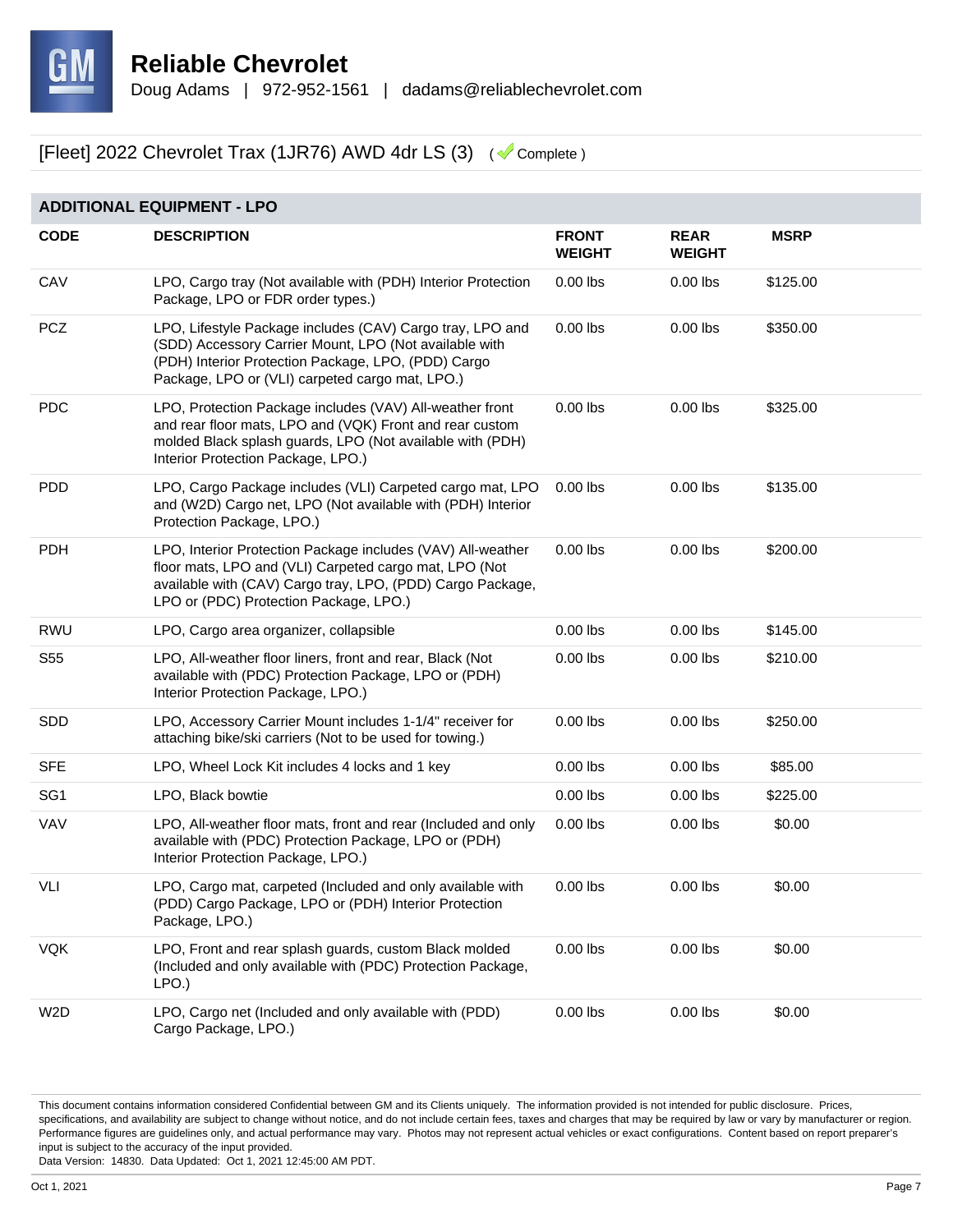

**ADDITIONAL EQUIPMENT - OTHER**

#### [Fleet] 2022 Chevrolet Trax (1JR76) AWD 4dr LS (3) ( Complete )

#### **CODE DESCRIPTION FRONT WEIGHT REAR WEIGHT MSRP** FVX National fleet incentive \*\*The dealer, on behalf of the fleet customer, will have the option of selecting the greater of the available fleet incentive (FVX/FPP) or a regional retail consumer cash incentive (CNC, CNE, CSE, CSR, CWE) IN EFFECT AT THE TIME OF DELIVERY, but not both. See the retail consumer cash administrative message for full guidelines. Regardless of the incentive taken, all deliveries are to be reported as fleet\*\* 0.00 lbs 0.00 lbs \$0.00 P0J OnStar Additional 21 months of OnStar Fleet Safety and Security. Provides 21 months of Fleet Safety and Security service in addition to the 3 months of complimentary coverage that is included in the price of the vehicle. Total OnStar Fleet Safety and Security service duration is 24 months. (Requires (UE1) OnStar. Requires one of the following Fleet or Government order types: FLS, FNR, FRC, FBC, FGO or FEF. Not available with P0K, P0L, R7Z, P1R, P1S, P1T or P1U. Not available with a ship-to of Guam, Puerto Rico or the Virgin Islands.) 0.00 lbs 0.00 lbs \$0.00 P0K **OnStar Additional 33 months of OnStar Fleet Safety and** Security. Provides 33 months of Fleet Safety and Security service in addition to the 3 months of complimentary coverage that is included in the price of the vehicle. Total OnStar Fleet Safety and Security service duration is 36 months. (Requires (UE1) OnStar. Requires one of the following Fleet or Government order types: FLS, FNR, FRC, FBC, FGO or FEF. Not available with P0J, P0L, R7Z, P1R, P1S, P1T or P1U. Not available with a ship-to of Guam, Puerto Rico or the Virgin Islands.) 0.00 lbs 0.00 lbs \$0.00 P0L OnStar Additional 45 months of OnStar Fleet Safety and Security. Provides 45 months of Fleet Safety and Security service in addition to the 3 months of complimentary coverage that is included in the price of the vehicle. Total OnStar Fleet Safety and Security service duration is 48 months. (Requires (UE1) OnStar. Requires one of the following Fleet or Government order types: FLS, FNR, FRC, FBC, FGO or FEF. 0.00 lbs 0.00 lbs \$0.00

Not available with P0J, P0K, R7Z, P1R, P1S, P1T or P1U. Not available with a ship-to of Guam, Puerto Rico or the Virgin

This document contains information considered Confidential between GM and its Clients uniquely. The information provided is not intended for public disclosure. Prices, specifications, and availability are subject to change without notice, and do not include certain fees, taxes and charges that may be required by law or vary by manufacturer or region. Performance figures are guidelines only, and actual performance may vary. Photos may not represent actual vehicles or exact configurations. Content based on report preparer's input is subject to the accuracy of the input provided.

Data Version: 14830. Data Updated: Oct 1, 2021 12:45:00 AM PDT.

Islands.)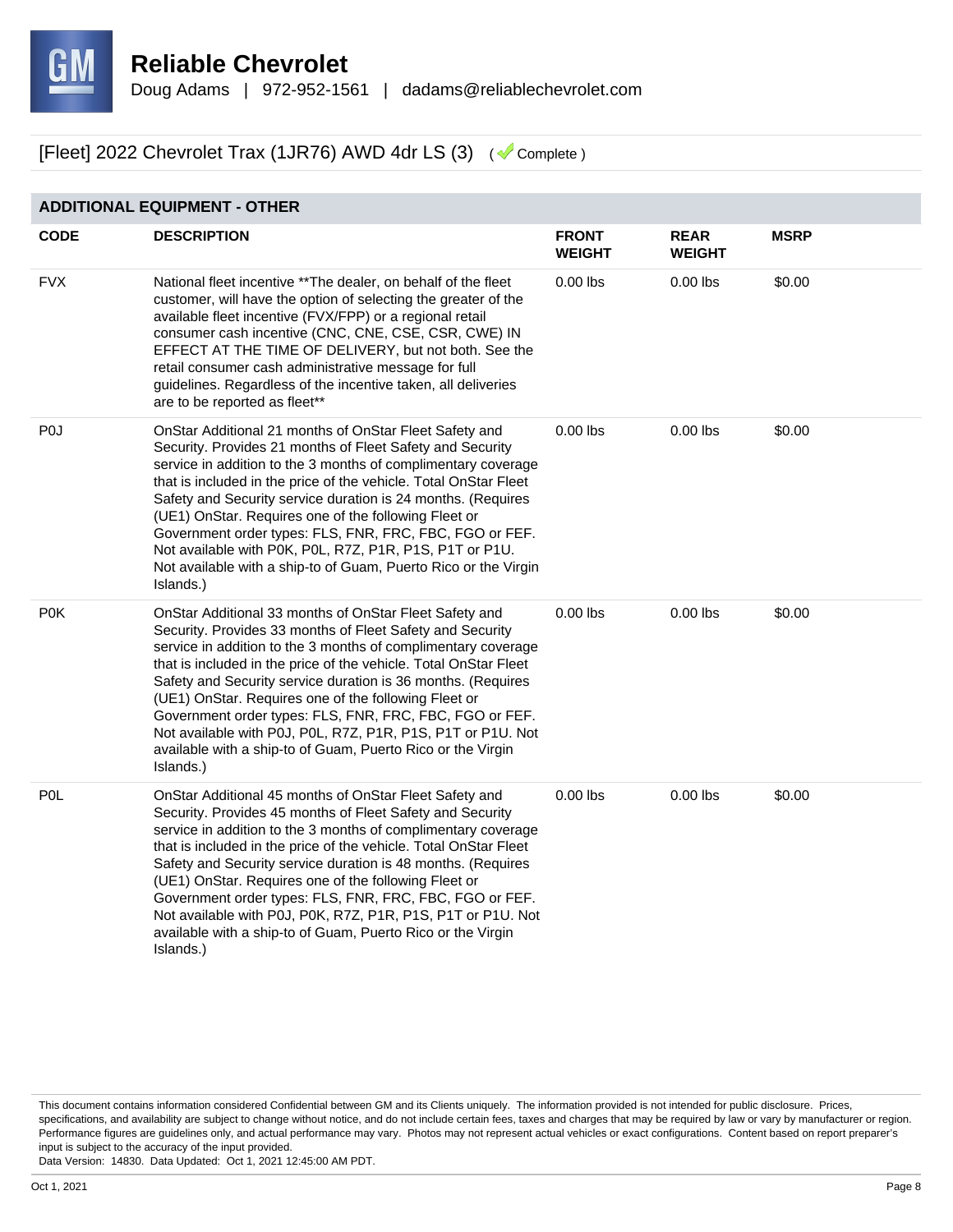

#### **ADDITIONAL EQUIPMENT - OTHER**

| <b>CODE</b>    | <b>DESCRIPTION</b>                                                                                                                                                                                                                                                                                                                                                                                                                                                                                                                                                                                                                                                                                                                                                                                                                                                                                                                                                                                                                                 | <b>FRONT</b><br><b>WEIGHT</b> | <b>REAR</b><br><b>WEIGHT</b> | <b>MSRP</b> |
|----------------|----------------------------------------------------------------------------------------------------------------------------------------------------------------------------------------------------------------------------------------------------------------------------------------------------------------------------------------------------------------------------------------------------------------------------------------------------------------------------------------------------------------------------------------------------------------------------------------------------------------------------------------------------------------------------------------------------------------------------------------------------------------------------------------------------------------------------------------------------------------------------------------------------------------------------------------------------------------------------------------------------------------------------------------------------|-------------------------------|------------------------------|-------------|
| <b>POM</b>     | OnStar Additional 21 months of OnStar Fleet Driver Remote<br>Access. Provides 21 months of Fleet Driver Remote Access<br>service in addition to the 3 months of complimentary coverage<br>that is included in the price of the vehicle. Total OnStar Fleet<br>Driver Remote Access service duration is 24 months.<br>(Requires (UE1) OnStar. Requires one of the following Fleet<br>or Government order types: FLS, FNR, FRC, FBC, FGO or<br>FEF. Not available with P0N or P0O. Not available with a ship<br>-to of Guam, Puerto Rico or the Virgin Islands.)                                                                                                                                                                                                                                                                                                                                                                                                                                                                                     | $0.00$ lbs                    | $0.00$ lbs                   | \$0.00      |
| <b>PON</b>     | OnStar Additional 33 months of OnStar Fleet Driver Remote<br>Access. Provides 33 months of Fleet Driver Remote Access<br>service in addition to the 3 months of complimentary coverage<br>that is included in the price of the vehicle. Total OnStar Fleet<br>Driver Remote Access service duration is 36 months.<br>(Requires (UE1) OnStar. Requires one of the following Fleet<br>or Government order types: FLS, FNR, FRC, FBC, FGO or<br>FEF. Not available with P0M or P0O. Not available with a ship<br>-to of Guam, Puerto Rico or the Virgin Islands.)                                                                                                                                                                                                                                                                                                                                                                                                                                                                                     | $0.00$ lbs                    | $0.00$ lbs                   | \$0.00      |
| P <sub>0</sub> | OnStar Additional 45 months of OnStar Fleet Driver Remote<br>Access. Provides 45 months of Fleet Driver Remote Access<br>service in addition to the 3 months of complimentary coverage<br>that is included in the price of the vehicle. Total OnStar Fleet<br>Driver Remote Access service duration is 48 months.<br>(Requires (UE1) OnStar. Requires one of the following Fleet<br>or Government order types: FLS, FNR, FRC, FBC, FGO or<br>FEF. Not available with P0M or P0N. Not available with a ship<br>-to of Guam, Puerto Rico or the Virgin Islands.)                                                                                                                                                                                                                                                                                                                                                                                                                                                                                     | $0.00$ lbs                    | $0.00$ lbs                   | \$0.00      |
| <b>POV</b>     | OnStar Vehicle Insights - 1 year of Service. Includes 12<br>months of OnStar Vehicle Insights service. OnStar Vehicle<br>Insights provides fleet managers and drivers the tools and<br>data they need to help maximize fleet productivity and help<br>maximize fleet's operational efficiencies. OnStar Vehicle<br>Insights relays real-time vehicle data like vehicle location,<br>driver performance information and more. Eligible customers<br>must sign up for an account at www.onstarvehicleinsights.com<br>in order to take advantage of this 12 months offer. Requires<br>an active connected vehicle services plan. The OnStar<br>Vehicle Insights service is included in the price of the vehicle.<br>Total service duration is 12 months. Non-Transferrable. Non-<br>Refundable. (Requires (UE1) OnStar. Requires one of the<br>following Fleet or Government order types: FLS, FNR, FRC,<br>FBC, FGO or FEF. Not available with P0W, P0X, P0Y or P0Z.<br>Not available with a ship-to of Guam, Puerto Rico or the Virgin<br>Islands.) | $0.00$ lbs                    | $0.00$ lbs                   | \$0.00      |

This document contains information considered Confidential between GM and its Clients uniquely. The information provided is not intended for public disclosure. Prices, specifications, and availability are subject to change without notice, and do not include certain fees, taxes and charges that may be required by law or vary by manufacturer or region. Performance figures are guidelines only, and actual performance may vary. Photos may not represent actual vehicles or exact configurations. Content based on report preparer's input is subject to the accuracy of the input provided.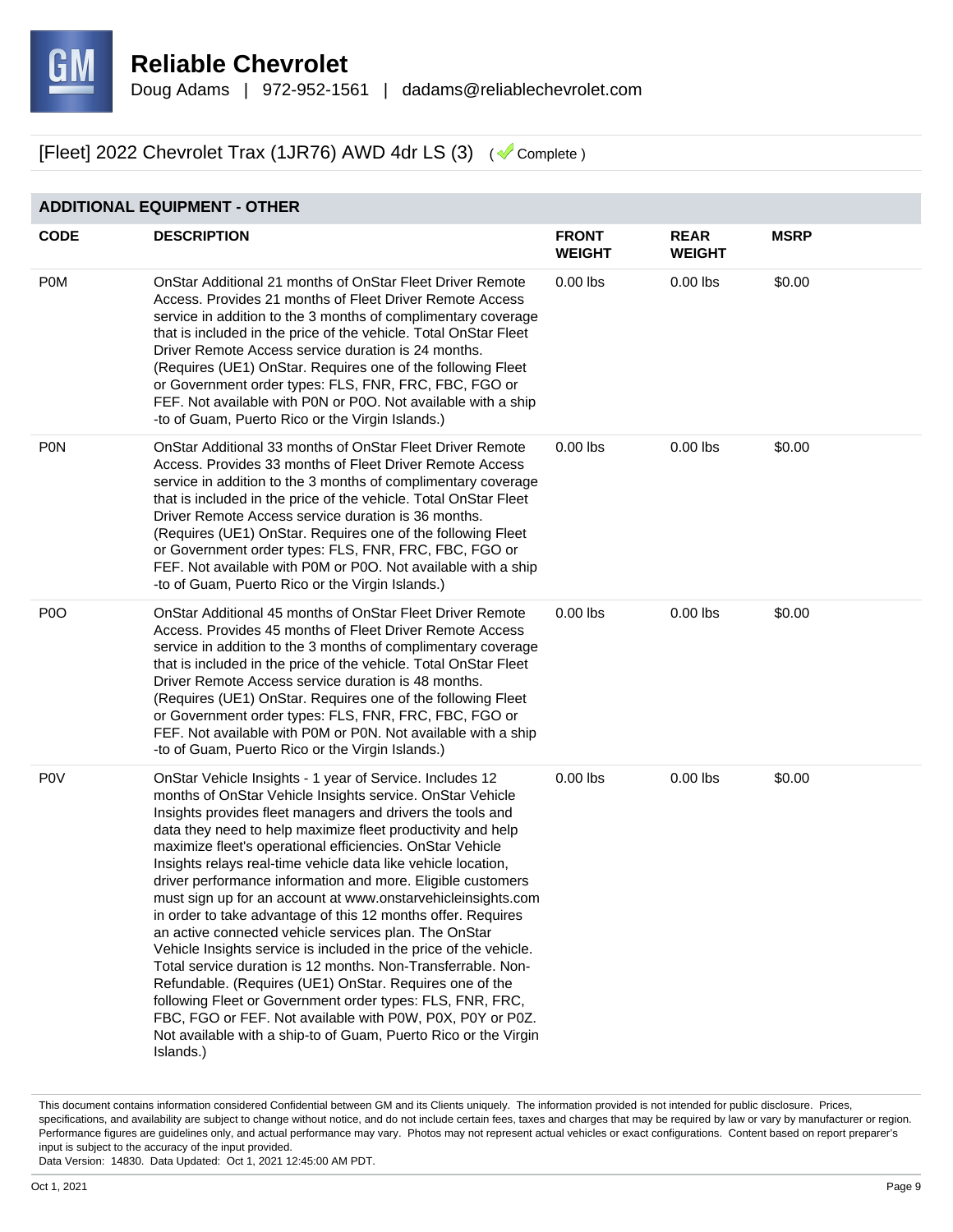

#### **ADDITIONAL EQUIPMENT - OTHER**

| <b>CODE</b>      | <b>DESCRIPTION</b>                                                                                                                                                                                                                                                                                                                                                                                                                                                                                                                                                                                                                                                                                                                                                                                                                                                                                                                                                                                                                                  | <b>FRONT</b><br><b>WEIGHT</b> | <b>REAR</b><br><b>WEIGHT</b> | <b>MSRP</b> |
|------------------|-----------------------------------------------------------------------------------------------------------------------------------------------------------------------------------------------------------------------------------------------------------------------------------------------------------------------------------------------------------------------------------------------------------------------------------------------------------------------------------------------------------------------------------------------------------------------------------------------------------------------------------------------------------------------------------------------------------------------------------------------------------------------------------------------------------------------------------------------------------------------------------------------------------------------------------------------------------------------------------------------------------------------------------------------------|-------------------------------|------------------------------|-------------|
| <b>POW</b>       | OnStar Vehicle Insights - 2 years of Service. Includes 24<br>months of OnStar Vehicle Insights service. OnStar Vehicle<br>Insights provides fleet managers and drivers the tools and<br>data they need to help maximize fleet productivity and help<br>maximize fleet's operational efficiencies. OnStar Vehicle<br>Insights relays real-time vehicle data like vehicle location,<br>driver performance information and more. Eligible customers<br>must sign up for an account at www.onstarvehicleinsights.com<br>in order to take advantage of this 24 months offer. Requires<br>an active connected vehicle services plan. The OnStar<br>Vehicle Insights service is included in the price of the vehicle.<br>Total service duration is 24 months. Non-Transferrable. Non-<br>Refundable. (Requires (UE1) OnStar. Requires one of the<br>following Fleet or Government order types: FLS, FNR, FRC,<br>FBC, FGO or FEF. Not available with P0V, P0X, P0Y or P0Z.<br>Not available with a ship-to of Guam, Puerto Rico or the Virgin<br>Islands.) | $0.00$ lbs                    | $0.00$ lbs                   | \$0.00      |
| P <sub>0</sub> X | OnStar Vehicle Insights - 3 years of Service. Includes 36<br>months of OnStar Vehicle Insights service. OnStar Vehicle<br>Insights provides fleet managers and drivers the tools and<br>data they need to help maximize fleet productivity and help<br>maximize fleet's operational efficiencies. OnStar Vehicle<br>Insights relays real-time vehicle data like vehicle location,<br>driver performance information and more. Eligible customers<br>must sign up for an account at www.onstarvehicleinsights.com<br>in order to take advantage of this 36 months offer. Requires<br>an active connected vehicle services plan. The OnStar<br>Vehicle Insights service is included in the price of the vehicle.<br>Total service duration is 36 months. Non-Transferrable. Non-<br>Refundable. (Requires (UE1) OnStar. Requires one of the<br>following Fleet or Government order types: FLS, FNR, FRC,<br>FBC, FGO or FEF. Not available with P0V, P0W, P0Y or P0Z.<br>Not available with a ship-to of Guam, Puerto Rico or the Virgin<br>Islands.) | $0.00$ lbs                    | $0.00$ lbs                   | \$0.00      |

This document contains information considered Confidential between GM and its Clients uniquely. The information provided is not intended for public disclosure. Prices, specifications, and availability are subject to change without notice, and do not include certain fees, taxes and charges that may be required by law or vary by manufacturer or region. Performance figures are guidelines only, and actual performance may vary. Photos may not represent actual vehicles or exact configurations. Content based on report preparer's input is subject to the accuracy of the input provided.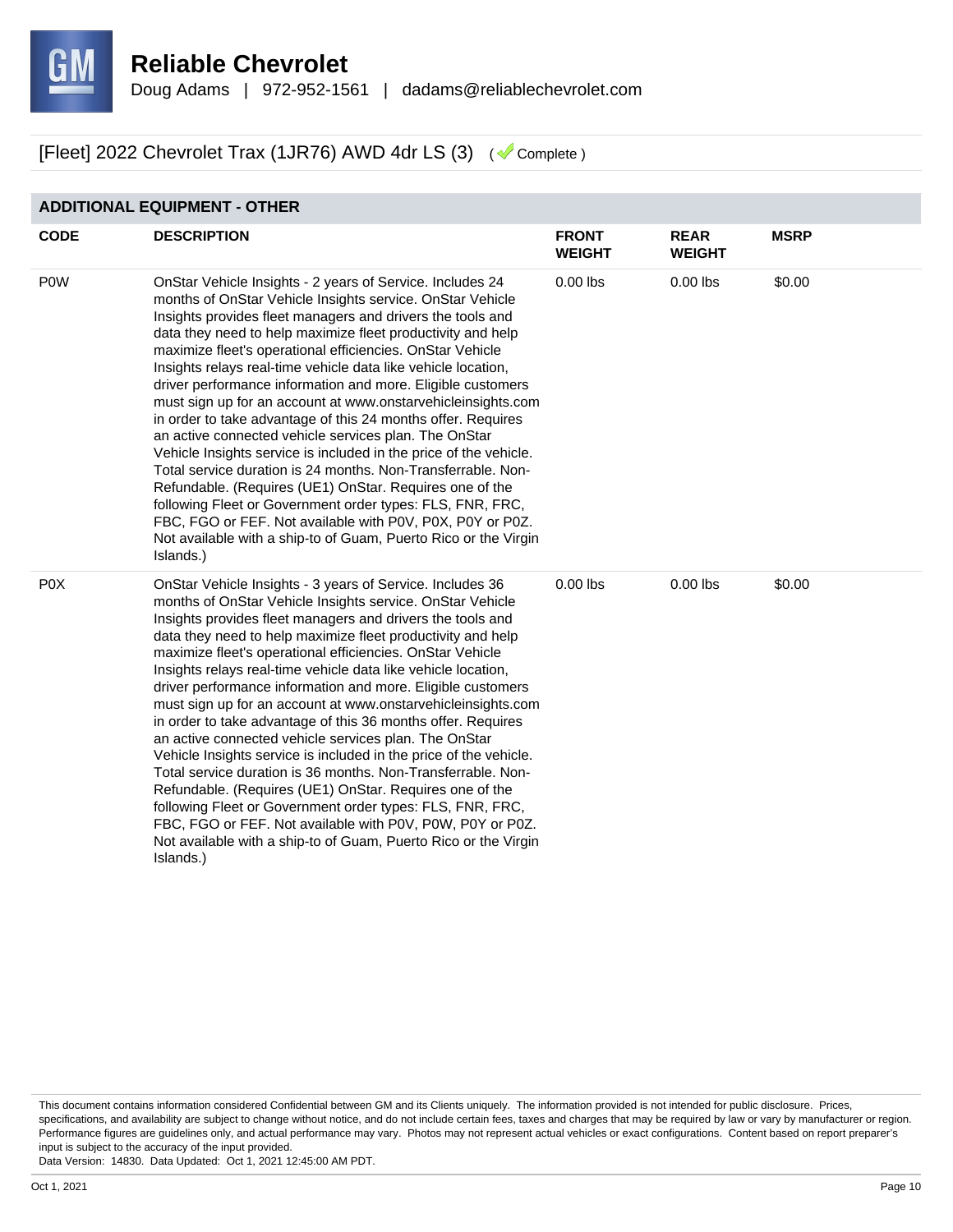

#### **ADDITIONAL EQUIPMENT - OTHER**

| <b>CODE</b>      | <b>DESCRIPTION</b>                                                                                                                                                                                                                                                                                                                                                                                                                                                                                                                                                                                                                                                                                                                                                                                                                                                                                                                                                                                                                                  | <b>FRONT</b><br><b>WEIGHT</b> | <b>REAR</b><br><b>WEIGHT</b> | <b>MSRP</b> |
|------------------|-----------------------------------------------------------------------------------------------------------------------------------------------------------------------------------------------------------------------------------------------------------------------------------------------------------------------------------------------------------------------------------------------------------------------------------------------------------------------------------------------------------------------------------------------------------------------------------------------------------------------------------------------------------------------------------------------------------------------------------------------------------------------------------------------------------------------------------------------------------------------------------------------------------------------------------------------------------------------------------------------------------------------------------------------------|-------------------------------|------------------------------|-------------|
| P <sub>0</sub> Y | OnStar Vehicle Insights - 4 years of Service. Includes 48<br>months of OnStar Vehicle Insights service. OnStar Vehicle<br>Insights provides fleet managers and drivers the tools and<br>data they need to help maximize fleet productivity and help<br>maximize fleet's operational efficiencies. OnStar Vehicle<br>Insights relays real-time vehicle data like vehicle location,<br>driver performance information and more. Eligible customers<br>must sign up for an account at www.onstarvehicleinsights.com<br>in order to take advantage of this 48 months offer. Requires<br>an active connected vehicle services plan. The OnStar<br>Vehicle Insights service is included in the price of the vehicle.<br>Total service duration is 48 months. Non-Transferrable. Non-<br>Refundable. (Requires (UE1) OnStar. Requires one of the<br>following Fleet or Government order types: FLS, FNR, FRC,<br>FBC, FGO or FEF. Not available with P0V, P0W, P0X or P0Z.<br>Not available with a ship-to of Guam, Puerto Rico or the Virgin<br>Islands.) | $0.00$ lbs                    | $0.00$ lbs                   | \$0.00      |
| P <sub>0</sub> Z | OnStar Vehicle Insights - 5 years of Service. Includes 60<br>months of OnStar Vehicle Insights service. OnStar Vehicle<br>Insights provides fleet managers and drivers the tools and<br>data they need to help maximize fleet productivity and help<br>maximize fleet's operational efficiencies. OnStar Vehicle<br>Insights relays real-time vehicle data like vehicle location,<br>driver performance information and more. Eligible customers<br>must sign up for an account at www.onstarvehicleinsights.com<br>in order to take advantage of this 60 months offer. Requires<br>an active connected vehicle services plan. The OnStar<br>Vehicle Insights service is included in the price of the vehicle.<br>Total service duration is 60 months. Non-Transferrable. Non-<br>Refundable. (Requires (UE1) OnStar. Requires one of the<br>following Fleet or Government order types: FLS, FNR, FRC,<br>FBC, FGO or FEF. Not available with P0V, P0W, P0X or P0Y.<br>Not available with a ship-to of Guam, Puerto Rico or the Virgin<br>Islands.) | $0.00$ lbs                    | $0.00$ lbs                   | \$0.00      |
| P <sub>1R</sub>  | OnStar Additional 9 months of OnStar Assurance for Tier3<br>Fleets. Provides 9 months of OnStar Assurance service in<br>addition to the 3 months of complimentary Safety & Security<br>coverage that is included in the price of the vehicle. Total<br>Fleet OnStar Safety & Security service duration is 3 months<br>and 9 months of OnStar Assurance. (Requires (UE1) OnStar.<br>Requires one of the following Fleet or Government order<br>types: FLS, FNR, FRC, FBC, FGO or FEF. Not available with<br>P0J, P0K, P0L, R7Z, P1S, P1T or P1U. Not available with a<br>ship-to of Guam, Puerto Rico or the Virgin Islands.)                                                                                                                                                                                                                                                                                                                                                                                                                        | $0.00$ lbs                    | $0.00$ lbs                   | \$0.00      |

This document contains information considered Confidential between GM and its Clients uniquely. The information provided is not intended for public disclosure. Prices, specifications, and availability are subject to change without notice, and do not include certain fees, taxes and charges that may be required by law or vary by manufacturer or region. Performance figures are guidelines only, and actual performance may vary. Photos may not represent actual vehicles or exact configurations. Content based on report preparer's input is subject to the accuracy of the input provided.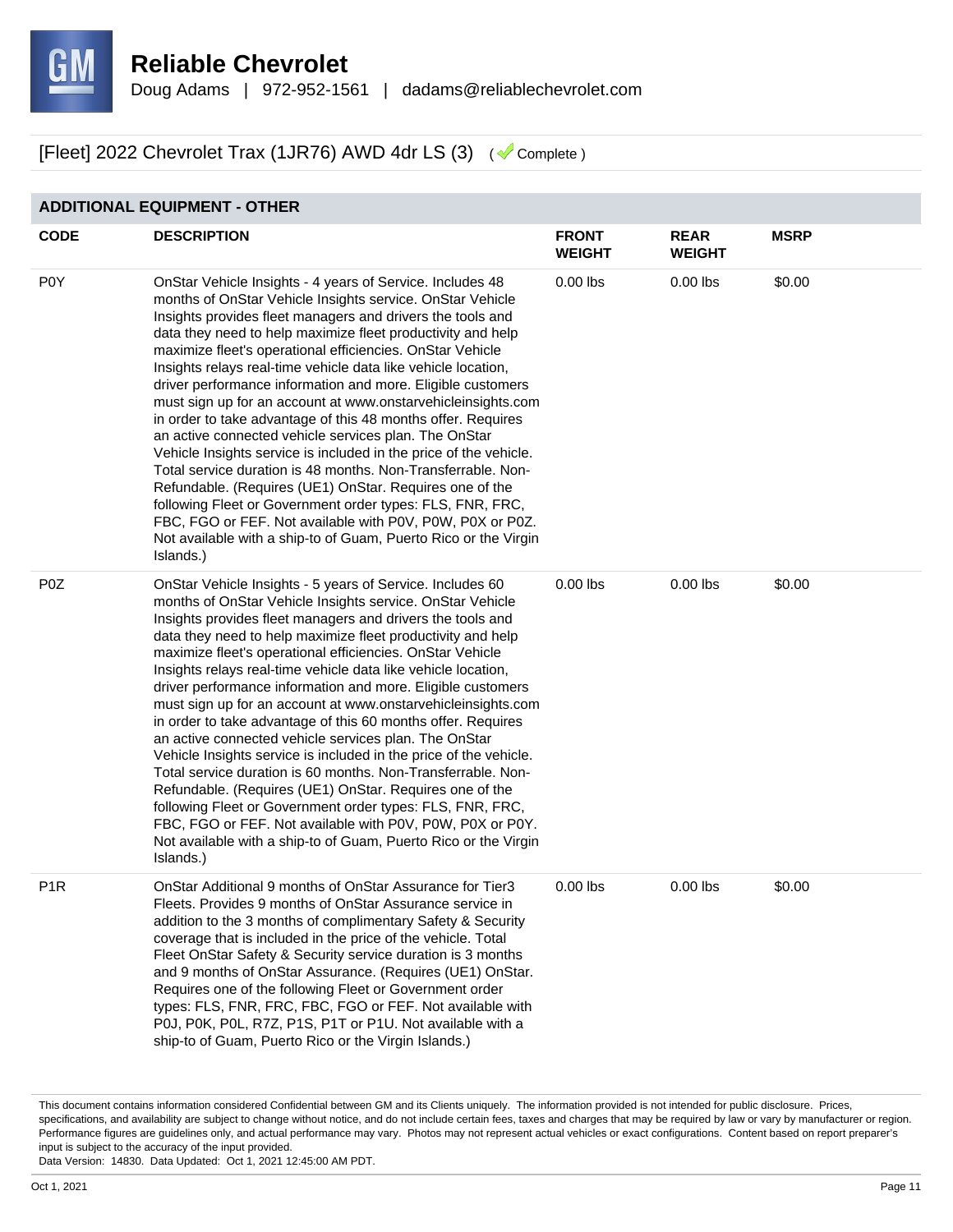

#### **ADDITIONAL EQUIPMENT - OTHER**

| <b>CODE</b>      | <b>DESCRIPTION</b>                                                                                                                                                                                                                                                                                                                                                                                                                                                                                                                                                                                                              | <b>FRONT</b><br>WEIGHT | <b>REAR</b><br><b>WEIGHT</b> | <b>MSRP</b> |
|------------------|---------------------------------------------------------------------------------------------------------------------------------------------------------------------------------------------------------------------------------------------------------------------------------------------------------------------------------------------------------------------------------------------------------------------------------------------------------------------------------------------------------------------------------------------------------------------------------------------------------------------------------|------------------------|------------------------------|-------------|
| P <sub>1</sub> S | OnStar Additional 21 months of OnStar Assurance for Tier3<br>Fleets. Provides 21 months of OnStar Assurance service in<br>addition to the 3 months of complimentary Safety & Security<br>coverage that is included in the price of the vehicle. Total<br>Fleet OnStar Safety & Security service duration is 3 months<br>and 21 months of OnStar Assurance. (Requires (UE1)<br>OnStar. Requires one of the following Fleet or Government<br>order types: FLS, FNR, FRC, FBC, FGO or FEF. Not available<br>with P0J, P0K, P0L, R7Z, P1R, P1T or P1U. Not available<br>with a ship-to of Guam, Puerto Rico or the Virgin Islands.) | $0.00$ lbs             | $0.00$ lbs                   | \$0.00      |
| P <sub>1</sub> T | OnStar Additional 33 months of OnStar Assurance for Tier3<br>Fleets. Provides 33 months of OnStar Assurance service in<br>addition to the 3 months of complimentary Safety & Security<br>coverage that is included in the price of the vehicle. Total<br>Fleet OnStar Safety & Security service duration is 3 months<br>and 33 months of OnStar Assurance. (Requires (UE1)<br>OnStar. Requires one of the following Fleet or Government<br>order types: FLS, FNR, FRC, FBC, FGO or FEF. Not available<br>with P0J, P0K, P0L, R7Z, P1R, P1S or P1U. Not available<br>with a ship-to of Guam, Puerto Rico or the Virgin Islands.) | $0.00$ lbs             | $0.00$ lbs                   | \$0.00      |
| P <sub>1</sub> U | OnStar Additional 45 months of OnStar Assurance for Tier3<br>Fleets. Provides 45 months of OnStar Assurance service in<br>addition to the 3 months of complimentary Safety & Security<br>coverage that is included in the price of the vehicle. Total<br>Fleet OnStar Safety & Security service duration is 3 months<br>and 45 months of OnStar Assurance. (Requires (UE1)<br>OnStar. Requires one of the following Fleet or Government<br>order types: FLS, FNR, FRC, FBC, FGO or FEF. Not available<br>with P0J, P0K, P0L, R7Z, P1R, P1S or P1T. Not available<br>with a ship-to of Guam, Puerto Rico or the Virgin Islands.) | $0.00$ lbs             | $0.00$ lbs                   | \$0.00      |
| R7Z              | OnStar Additional 57 months of OnStar Assurance for Tier3<br>Fleets. Provides 57 months of OnStar Assurance service in<br>addition to the 3 months of complimentary Safety & Security<br>coverage that is included in the price of the vehicle. Total<br>Fleet OnStar Safety & Security service duration is 3 months<br>and 57 months of OnStar Assurance. (Requires (UE1)<br>OnStar. Requires one of the following Fleet or Government<br>order types: FLS, FNR, FRC, FBC, FGO or FEF. Not available<br>with P0J, P0K, P0L, P1R, P1S, P1T or P1U. Not available<br>with a ship-to of Guam, Puerto Rico or the Virgin Islands.) | $0.00$ lbs             | $0.00$ lbs                   | \$0.00      |

This document contains information considered Confidential between GM and its Clients uniquely. The information provided is not intended for public disclosure. Prices, specifications, and availability are subject to change without notice, and do not include certain fees, taxes and charges that may be required by law or vary by manufacturer or region. Performance figures are guidelines only, and actual performance may vary. Photos may not represent actual vehicles or exact configurations. Content based on report preparer's input is subject to the accuracy of the input provided.